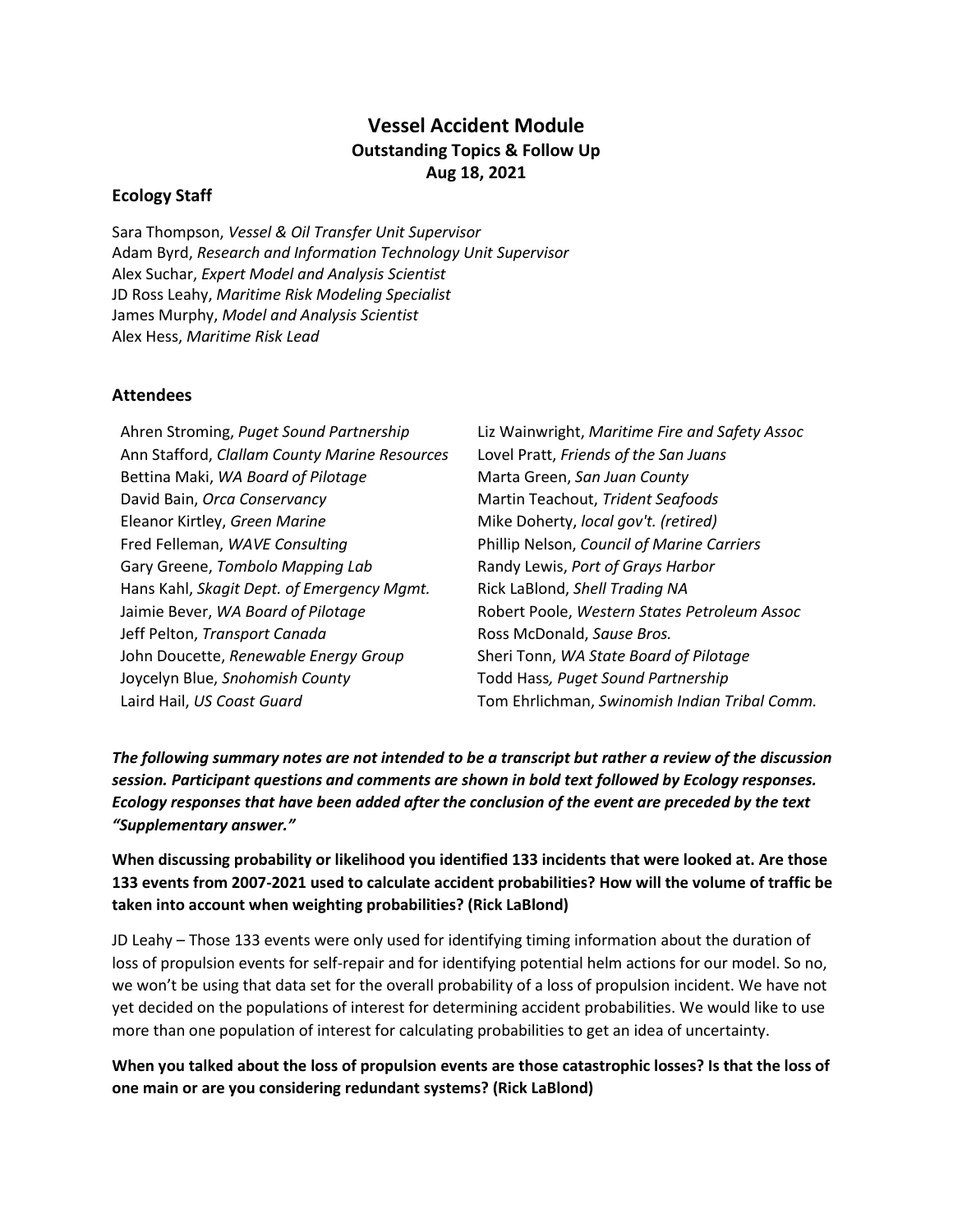JD Leahy – We only looked at total loss of propulsion events. There are a lot of events noted as loss of propulsion that consist only of reductions of propulsion capacity, particularly around maneuvering or docking. In our review of the data, we only counted full losses of propulsion, and only for vessels that were underway when the loss occurred.

# **Can you also sum up the primary outputs of the model, is it ultimately going to result in more tugs on standby or increased tethered escorts? I'm just curious where this is all leading. (Rick LaBlond)**

JD Leahy – There are two analyses currently slated for evaluation with the model. One is the tug escort analysis. For that analysis, the Washington Board of Pilotage Commissioners will use the model analysis to inform potential changes to tug escort rules. The second analysis relates to the potential placement of an emergency response towing vessel and asks the question "will an ERTV stationed to serve the San Juan Islands reduce oil spill risk." In early 2022 we'll be looking at how to use the model to answer those questions.

# **How will your input of the parameters for external forces (Velocity Vector) account for seasonal variations from year to year, and the increasing intensity of storms due to climate change in the Northwest? Wouldn't a risk analysis of future events need to factor in more intense winds and tidal conditions during typical storm seasons? (Tom Ehrlichman)**

Adam Byrd – The model will use historical data which will include recent weather conditions. To the extent these are influenced by climate change, that will be included. Forecasting changes to regional weather patterns is out of scope for this work.

## **Are you including dropping an anchor as a crew intervention to prevent grounding? (Laird Hail)**

JD Leahy – The crew action in the momentum and drift model is only a course change. However, we will be incorporating emergency anchoring as an intervention.

**Will the Crew Action model representing the avoidance of immediate grounding hazards also include scenarios where the crew is non-responsive, due to fatigue, injury, preoccupation with engineering or mechanical corrections, etc.? Will the rules for crew action factor in a reduction in the overall effect of crew action (longer delay times) due to these real world circumstances? Undoubtedly alert and well trained crews will avert some disasters, but not all; and not all crews are alert, well trained or knowledgeable about local hazards. The state of the crew in the Exxon Valdez disaster comes to mind. In future Webinars, please provide an update as to whether you have decided to factor in this reduction of crew action expectation, if you are now going to reduce risk of groundings and collisions based on Crew Actions (something we thought you said you were not going to do at the outset of this process). (Tom Ehrlichman)** 

JD Leahy – We're not planning to include the possibility that the crew doesn't perform these actions in the momentum and drift model. The possibility of a crew not-taking helm action is included in the probabilities calculated for powered grounding. We have to include some type of helm action in the momentum and drift model because of our inclusion of momentum. Including momentum increases the realism of the modeled incident and allows us to assess subsequent interventions. If we include momentum without course correction, we risk unrealistically grounding a ship immediately after loss of propulsion.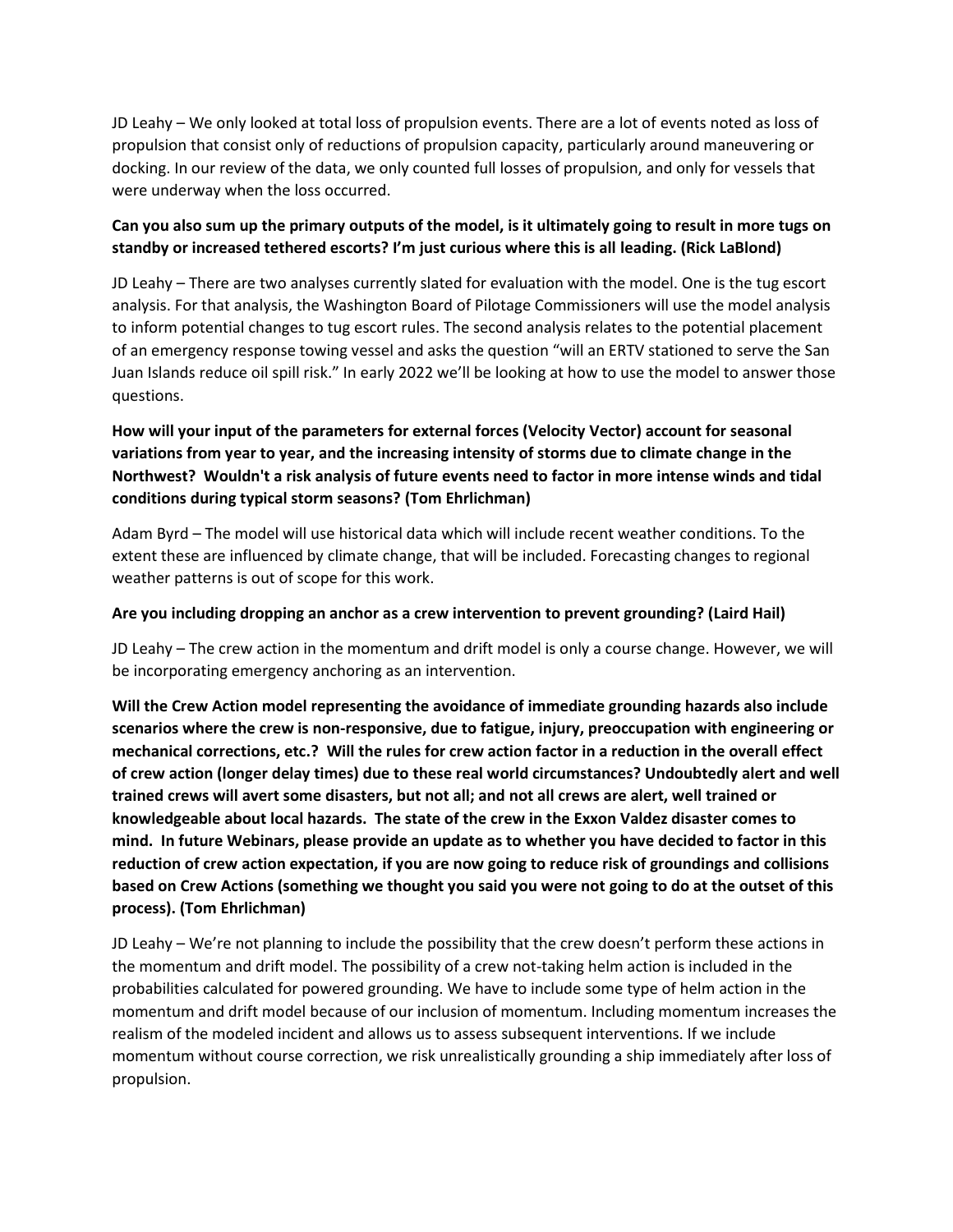**As to mechanical self-repair, can you please be more descriptive of how many of the reports you are citing include cases where self-repair did not occur during the years you mentioned (2007- 2014?). What is the ratio of successful self-repairs to total incidents you reviewed in those studies? Perhaps you mentioned this but if so, please repeat. (Tom Ehrlichman)** 

JD Leahy – When we produce a distribution based on our ultimate dataset and methodology we'll absolutely provide that information.

**I was taught that a vessel should never run aground with both anchors in the pipe and I think that's a good axiom for today. In fact, both anchors should be run out to minimize momentum when approaching the shore. Even though this may not actually avoid a grounding, it will without a doubt reduce the impact when running aground thus reducing the amount of damage and therefore the possibility of pollution. Also, having anchors run astern when grounding will help stabilize the vessel when on the beach and ultimately assist in salvage of the vessel. (Phillip Nelson)**

JD Leahy – We will be including emergency anchoring as an intervention. The model will not be able to account for potential reduction in grounding force or potential for salvage, that might come from slowed momentum, due to the complexity of simulating those effects.

**Here in San Juan county we did not include momentum in our drift analysis. What I'm hearing is that the momentum increases the time to ground and allows for crew actions? Also, were there simultaneous loss of steering and propulsion incidents in the data you looked at? Will that be addressed? (Marta Green)**

Alex Suchar – Mathematically speaking, the momentum will decrease very fast so we are really talking about the effect for a few minutes after the loss of propulsion. After that, the wind and current are the primary forces acting on the ship. What we're trying to do is to make as realistic of a simulation as possible in the context of narrow inland waterways.

JD Leahy – Also, it's not necessarily the case that momentum will increase the time to ground. That may be the case in wide open areas, but in more narrow areas the momentum will create a challenge for crew action. So the nature of the impact of including momentum on time to ground is not known.

Loss of steering and loss of propulsion do sometimes occur simultaneously, but we aren't looking specifically at both items happening together as a unique hazard type.

#### **Is current taken into account since it is very applicable in places like Rosario strait? (Laird Hail)**

JD Leahy – Yes, current values from the Salish Sea model will be included as an external force in the Momentum and Drift model.

**Don't all of these interventions (crew action, self-repair, tug intervention) come into play at the end of the model in the analysis/risk parameters part of this process rather than as elements in the data set for the momentum and drift module? In other words, you first build the modules to determine probability of occurrence, then later, during analysis of risk, you run the model different ways: (a) no intervention; and (b) with varying levels of intervention? Introducing these reductions in risk as part of the foundational set seems to predetermine the outcome of the risk analysis at the end, when you run different scenarios. Thus, what you are describing today seems a fundamental departure from the architecture you described to us all along up until this meeting!** (Tom Ehrlichman)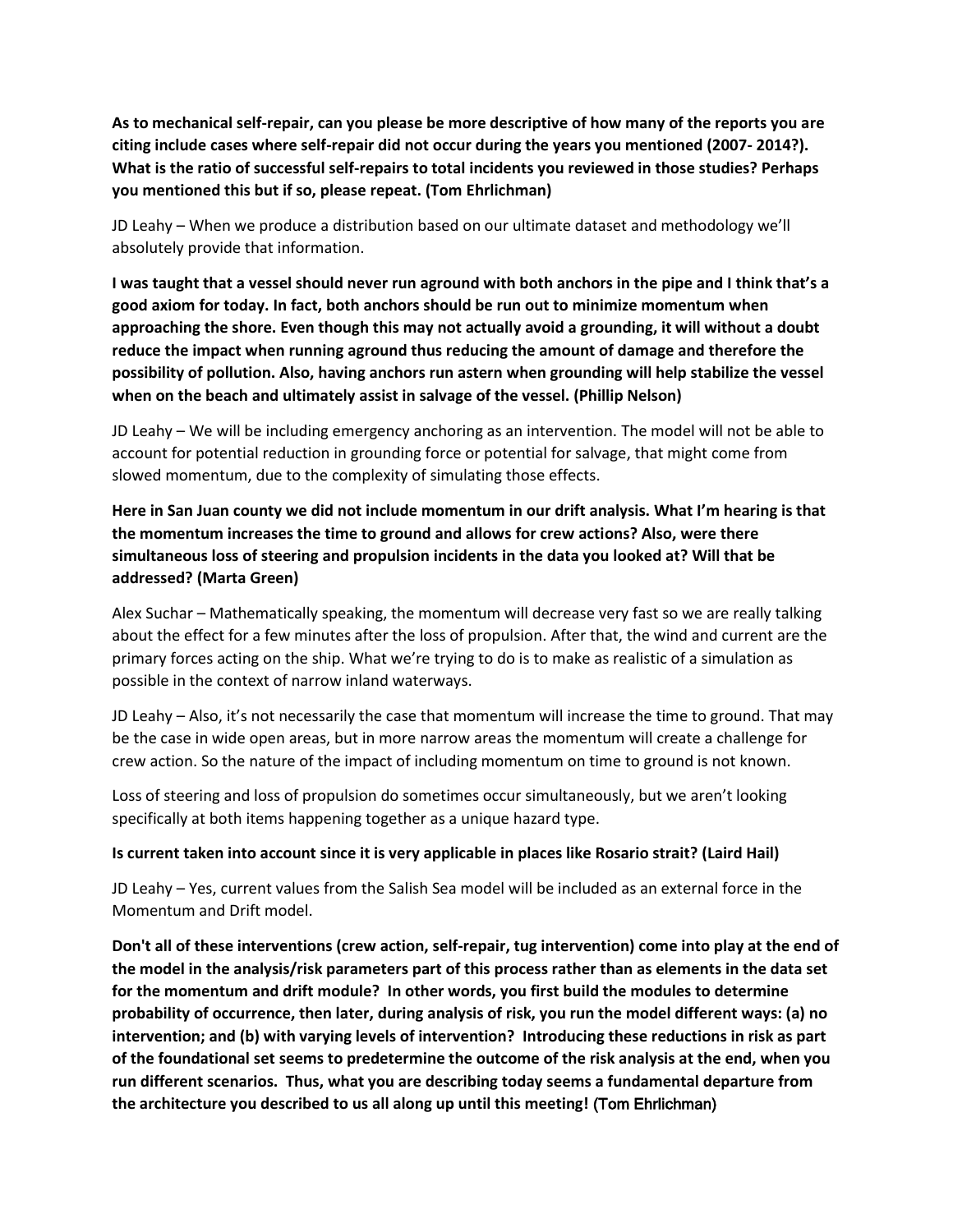**You responded to my question about crew actions that you'll apply it for 100% of cases and won't take into account factors like crew being unprepared or asleep etc. I appreciate you considering the idea of reducing the 100% crew action by some factor to account for human failings. Because you're not going to get crew action in 100% of those cases. You can't assume that the crew is going to be alert and able to steer the ship away from grounding 100% of the time. We'd ask you to reconsider that and find an appropriate reduction to say 75%. The same goes for loss of steering. (Tom Ehrlichman)**

**Can you explain better to me where we're at in this process? I understood that you'd only factor in different scenarios in the analysis phase, not in the model itself? When people suggested modifications based on variations, I heard that those would be dealt with later in the analysis. But today, I'm hearing that you're factoring in other variables such as training practices. If the appropriate place to introduce the variables is now, then let's have that conversation. When do you want our input on the variables that affect the risk? (Tom Ehrlichman)**

JD Leahy – We don't see crew helm actions in the momentum and drift model as risk interventions. The same applies to self-repair. Because we are modeling loss of propulsion events in an mechanistic fashion, that means that we need to account, in a simplified fashion, and where possible, the major aspects of what happens after a vessel loses propulsion. External forces like wind and current are included in this, and non-external forces, like ship's momentum, helm actions, and potential for selfrepair are all part of that equation.

JD Leahy - In regards to inclusion of variables, when we do the analysis, that will be the time to include different variables to compare between them. That is essentially what the analysis consists of: comparing different versions of model runs with different variables included. Those scenarios could conceivably include what the effects of ships never anchoring or self-repairing looked like. However, those things are part of our best approximation of loss of propulsion events so we feel it's reasonable to include them as a baseline.

**There are a number of crew actions that can be taken in an anchor dragging event. In the last seven years only 1 anchor dragging resulted in a grounding. (Laird Hail)**

**If we are mistaken, and you are at the stage in your model development where you are building in a range of possible behaviors that affect probability of grounding or accident, then this would be the time to factor in the presence of heavily populated fishing areas, which for example would limit the choices of crew to steer in some directions, to avoid major injury or loss of life to smaller boats in a concentrated fishery event. These occur seasonally and periodically throughout your study area. Please clarify when you will be factoring in the non-AIS vessel interactions into the modules you described today. (Tom Ehrlichman)**

JD Leahy – We are currently coding the vessel types in the vessel movement module now. At the moment we are working on dependent vessels, and we will be working on non-AIS vessels later in that process.

**I don't think we're concerned about including the momentum factor, we understand the statement of the crew action being what actually happens as does engine repair, our request is that you reduce**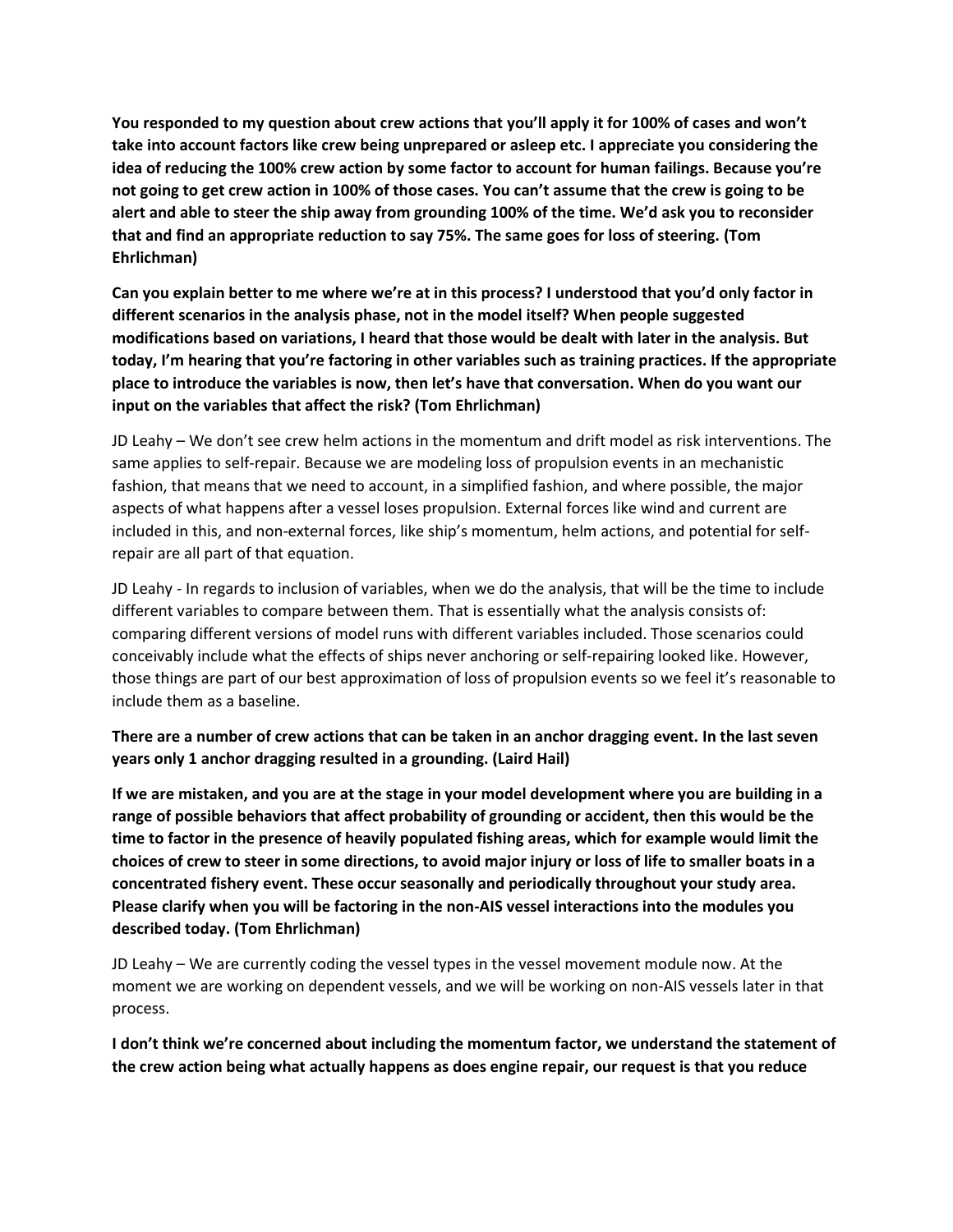# **that factor to reflect real world. You need to reduce it to reflect what actually happens on the water because you don't get crew action in those areas every time. (Tom Ehrlichman)**

JD Leahy –The challenge with adjustment factors is to determine an appropriate percentage and to have some support for that percentage in the data. We feel comfortable around self-repair times for example, the data show that not all ships repair themselves. For the crew actions part, we can discuss and think about ways to incorporate a reduction factor but it's not clear where that data would come from to support that or that it would be appropriate.

## **Will vessel collision definition include two vessels at anchor? (Lovel Pratt)**

JD Leahy – Yes, we'll adjust the definition accordingly.

## **Will use of the 2014 data include climate change related changes in weather patterns? (Lovel Pratt)**

JD Leahy – Estimating future changes in weather patterns is out of scope, we plan use the data from the Salish Sea Model. We are using 2014 as a placeholder for building the model but the date range used in the analyses will be determined during each analysis projects.

## **Will indirect hazards include human error? (Lovel Pratt)**

JD Leahy –Probabilities are based on real accidents, some of which had human error as a contributing factor. However, we will not be assigning a model value to human error to modify probabilities.

## **Are recent regulatory changes to reduce risk, such as Subchapter M, taken into account? (Laird Hail)**

JD Leahy – They are not going to be taken into account in an individual fashion. Unlike human error, regulatory changes like Subchapter M have an implementation date. When we look at the geographic and temporal range of accident data to create accident probabilities, those types of changes will be considered. Subchapter M itself is a recent domestic change so we won't be able to narrow our accident data set to only include US incidents post Subchapter M.

**Regarding the scope for the 2 analyses -- the scope for the tug escort analysis will be reviewed and approved by the Pilotage Commission. There is no "peer review" identified for the ERTV effectiveness analysis (only an internal review of public comments). Recommend that Ecology identify a peer review for the draft scope of the ERTV effectiveness analysis. (Lovel Pratt)**

**In regards to the previous question on weather data, one suggestion is to conduct a comparative analysis of 2014 to 2021 to see if there are any significant changes in weather patterns. If there are, it would be helpful to at least define what that difference is. (Lovel Pratt)**

**There was an incident involving the coal carrier Continental Spirit that lost power when trying to make turn to west when southbound at Eastpoint. It continued straight as was suggested is common, but in this case would have grounded on reef off Patos Island if not for emergency deployment of anchor. The idea of self-correcting in the middle of a turn is challenging. There are some limitations of good faith efforts by the master to avoid grounding. The recent Clear Seas report on incidents in Canada found bulkers to have the highest number of incidents amongst deep drafts. I'd like to see laden and unladen bulkers be included in this model in that they can be 2x DWT of tanker limitations. (Fred Felleman)**